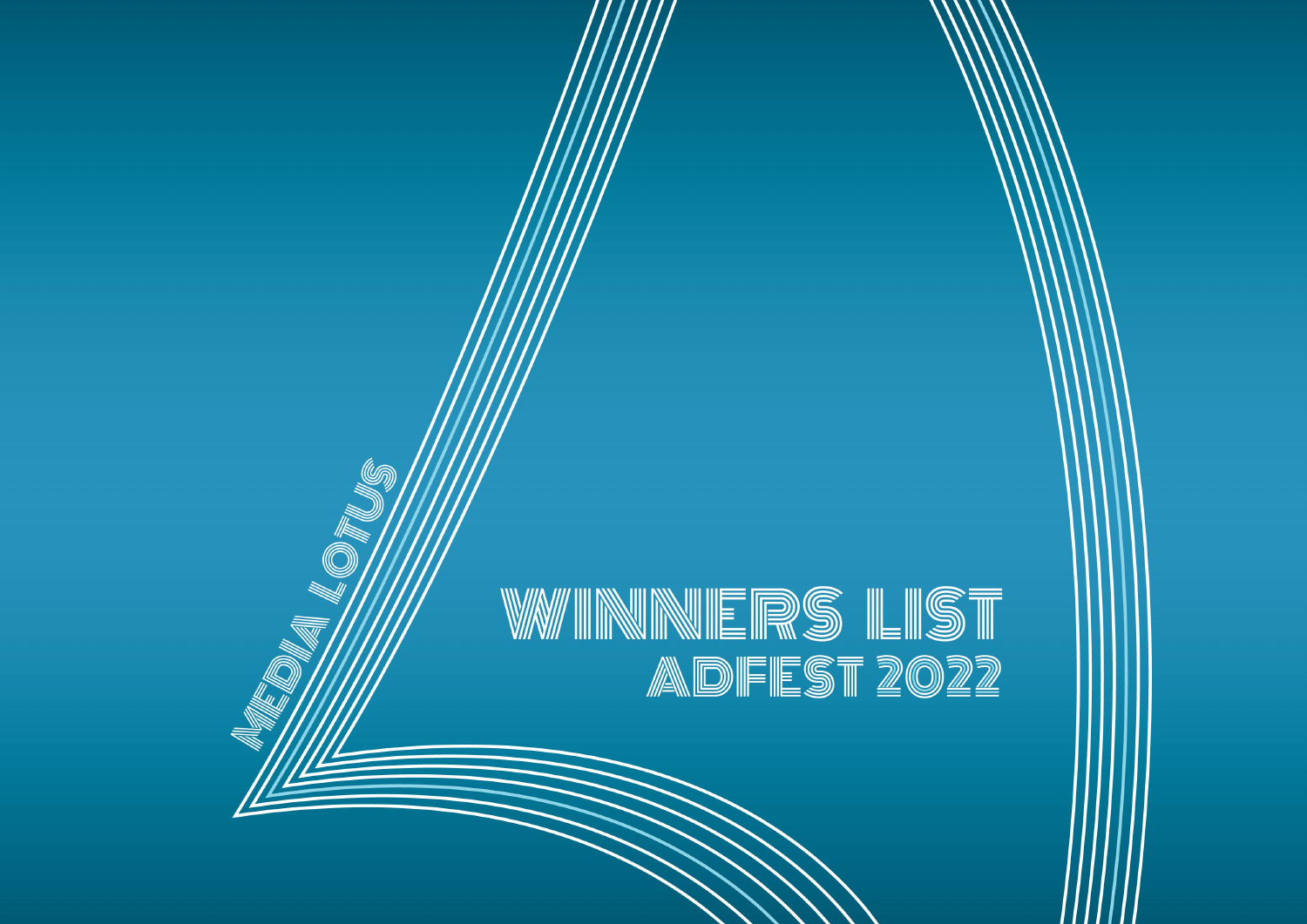# MEDIA LOTUS



#### **CATEGORY ME02: USE OF AUDIO**

| CODE     | <b>TITLE</b>              | <b>BRAND</b>      | <b>AGENCY</b>              | <b>COMPANY ENTERING</b>    | AWARDS   |
|----------|---------------------------|-------------------|----------------------------|----------------------------|----------|
| ME02/001 | THE AUDIO-BENTO           | <b>TABILUMINE</b> | DENTSU INC., TOKYO         | DENTSU INC., TOKYO         | SILVER   |
| ME02/002 | <b>6 MINUTES TOGETHER</b> | N/a               | MCCANN HEALTH JAPAN, TOKYO | MCCANN HEALTH JAPAN, TOKYO | FINALIST |

#### **CATEGORY ME03: USE OF PRINT/OUTDOOR & TRANSIT**

| CODE     | TITLE                                                 | <b>BRAND</b>    | <b>AGENCY</b>                                             | <b>COMPANY ENTERING</b>                           | AWARDS        |
|----------|-------------------------------------------------------|-----------------|-----------------------------------------------------------|---------------------------------------------------|---------------|
| ME03/002 | INEWSPAPER INVITATION TO<br>DORAEMON'S BIRTHDAY PARTY | <b>DORAEMON</b> | ADK CREATIVE ONE INC., TOKYO/<br>ADK EMOTIONS INC., TOKYO | LADK CREATIVE ONE INC., TOKYO                     | <b>SILVER</b> |
| ME03/007 | THE BILLBOARD REMAINS                                 | <b>NETFLIX</b>  | THE LEO BURNETT GROUP THAILAND.<br>BANGKOK                | THE LEO BURNETT GROUP THAILAND.<br><b>BANGKOK</b> | <b>BRONZE</b> |

#### **CATEGORY ME04: USE OF AMBIENT: SMALL SCALE**

| CODE     | <b>TITLE</b>           | <b>BRAND</b>            | <b>AGENCY</b>                | <b>COMPANY ENTERING</b>       | <b>AWARDS</b> |
|----------|------------------------|-------------------------|------------------------------|-------------------------------|---------------|
| 1E04/006 | <b>DONATION DOLLAR</b> | : ROYAL AUSTRALIAN MINT | SAATCHI & SAATCHI AUSTRALIA. | ISAATCHI & SAATCHI AUSTRALIA. | <b>BRONZE</b> |
|          |                        |                         | ELBOURNE                     | MELBOURNE                     |               |

# **CATEGORY ME05: USE OF AMBIENT: LARGE SCALE**

| CODE     | TITLE                       | <b>BRAND</b>           | <b>AGENCY</b>                                  | <b>COMPANY ENTERING</b>                        | <b>AWARDS</b>   |
|----------|-----------------------------|------------------------|------------------------------------------------|------------------------------------------------|-----------------|
| ME05/002 | LIQUID BILLBOARD            | <b>ADIDAS</b>          | HAVAS MIDDLE EAST, DUBAI                       | HAVAS MIDDLE EAST, DUBAI                       | GRANDE          |
| ME05/004 | <b>GIANT 3D CAT PROJECT</b> | ICROSS SHINJUKU VISION | YUNIKA CORPORATION, TOKYO                      | OMNIBUS JAPAN INC., TOKYO                      | BRONZE          |
| ME05/005 | LIGHTBOXES FROM SPACE       | <b>NETFLIX</b>         | WUNDERMAN THOMPSON THAILAND.<br><b>BANGKOK</b> | WUNDERMAN THOMPSON THAILAND.<br><b>BANGKOK</b> | <b>FINALIST</b> |

# **CATEGORY ME08: USE OF DIGITAL**

| CODE     | <b>TITLE</b>                 | <b>BRAND</b>                      | <b>AGENCY</b>                                                 | COMPANY ENTERING                    | <b>AWARDS</b> |
|----------|------------------------------|-----------------------------------|---------------------------------------------------------------|-------------------------------------|---------------|
| ME08/005 | <b>ITHE COST OF BULLYING</b> | <b>SAMSUNG</b>                    | CHEIL PENGTAI BEIJING, BEIJING/<br>CHEIL HONG KONG, HONG KONG | CHEIL PENGTAI BEIJING, BEIJING      | GOLD          |
| ME08/004 | <b>SANGSOM SAVES SANGSOM</b> | SANGSOM / THAI BEVERAGE CO., LTD. | <b>SOUR BANGKOK, BANGKOK</b>                                  | THE SOUR BANGKOK CO., LTD., BANGKOK | BRONZE        |

# **CATEGORY ME09: USE OF MOBILE**

| CODE     | <b>TITLE</b>          | <b>BRAND</b>     | AGENCY                          | <b>COMPANY ENTERING</b>        | <b>AWARDS</b> |
|----------|-----------------------|------------------|---------------------------------|--------------------------------|---------------|
| ME09/002 | <b>SLOW ROAD</b>      | <b>SLOW ROAD</b> | CHEIL WORLDWIDE, SEOUL          | ICHEIL WORLDWIDE, SEOUL        | GOLD          |
| ME09/006 | ITHE COST OF BULLYING | SAMSUNG          | CHEIL PENGTAI BEIJING, BEIJING/ | CHEIL PENGTAI BEIJING, BEIJING | <b>BRONZE</b> |
|          |                       |                  | L HONG KONG. HONG KONG<br>CHEIL |                                |               |